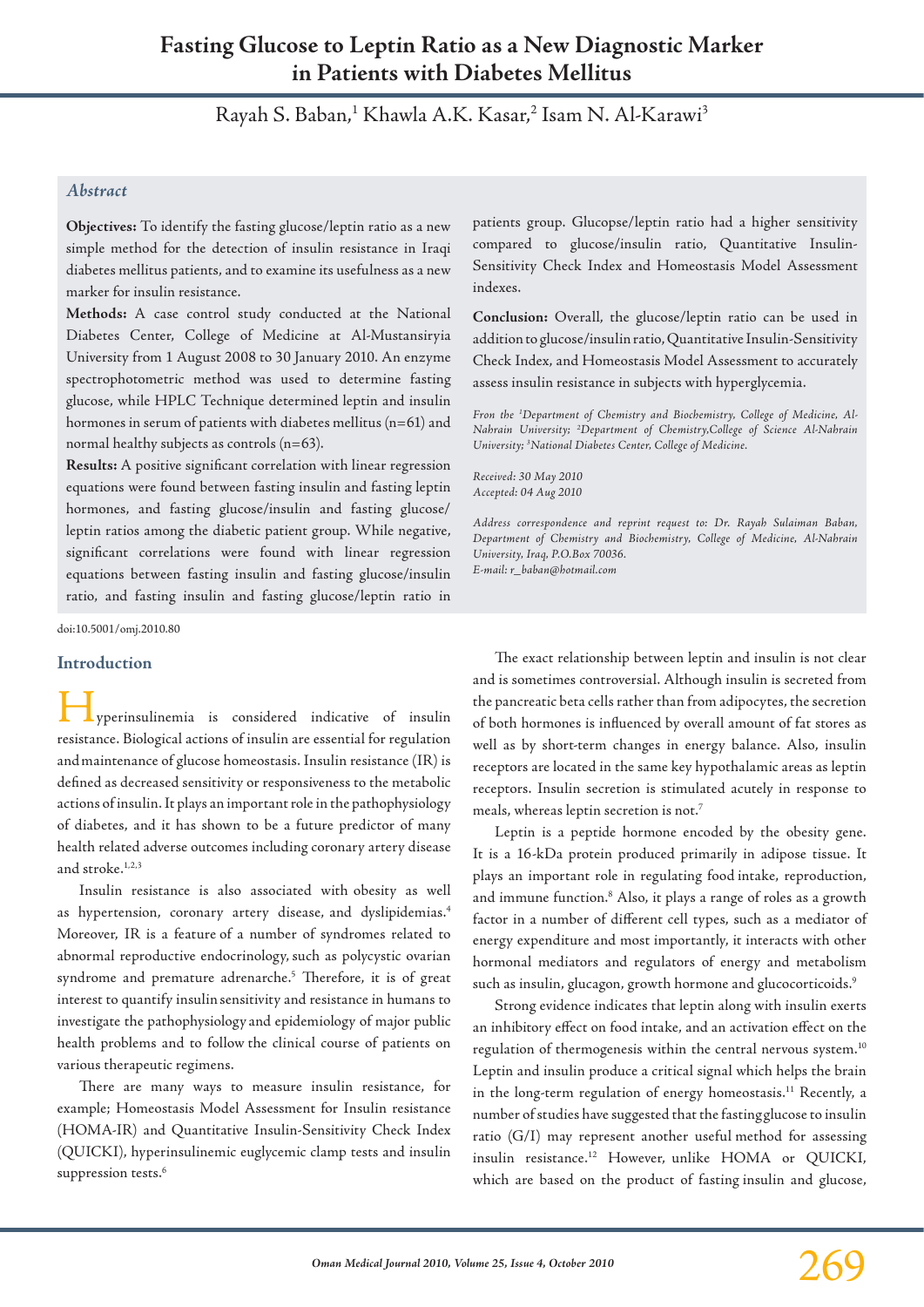G/I does not appropriately reflect the physiology underlying the determinants of insulin sensitivity.<sup>13</sup>

The potential problems with using the fasting G/I ratio as a physiologically appropriate index of insulin sensitivity become apparent when fasting glucose levels are abnormal.<sup>13</sup> When a normal subject is compared with a non-diabetic insulin-resistant subject (whose fasting insulin level is elevated), simple indices of insulin sensitivity based on fasting values such as leptin/insulin, QUICKI, and G/I are all decreased in the insulin-resistant subject when compared with the normal subject. Likewise, HOMA, an indexof insulin resistance, increases as expected. A diabetic subject who has the same fasting insulin level as the non-diabetic insulinresistant subject is obviously even more insulin resistant because the same level of insulinemia does not appropriately compensate for fasting hyperglycemia. Importantly, in this diabetic subject, the value for QUICKI decreased even further and HOMA increased further, exactly as one might predict.<sup>14</sup>

However, 1/insulin remains unchanged between the diabetic subject and the non-diabetic insulin-resistant subject, and G/I paradoxically and erroneously increase in the diabetic subject. Thus, QUICKI and HOMA both behave qualitativelyas expected across a broad spectrum of insulin sensitivity and resistance. By contrast, the G/I ratio and 1/insulin only behave appropriately in subjects with normal fasting glucose. Indeed, G/I is functionally equivalent to 1/insulin under these conditions, and there is no advantage of using G/I instead of 1/insulin.

This study aims to identify the fasting glucose/leptin ratio as a new simple method for the detection of IR in Iraqi diabetes mellitus patients, and examine its usefulness as a new marker other than G/I, QUICKI and HOMA indexes.

## **Methods**

A case control study was conducted at the National Diabetes Center, College of Medicine at Al-Mustansiryia University from 1 August 2008 to 30 January 2010. 61 patients (31 males and 30 females) with diabetes mellitus were included in this study. 63 healthy subjects (32 males and 31 females) were used as a control. A questionnaire was designed with different questions including diabetes type, its duration, family history, smoking, usage of drugs, drug duration, body mass index, and hypertension for both patients and control groups. All diabetic patients were examined by an endocrinologist to confirm the diagnosis. Patients with hypertension, myocardial infarction, thyroid function diseases, and hormonal abnormalities were excluded from the study.

10 ml of blood was collected from each patient and controls. They were asked to be fasting for at least 9 to 12 hours. Blood samples were left to clot for 10 minutes and then centrifuged for 15 minutes at 1500 x g, and the serum was collected.

Serum was used to evaluate fasting glucose, insulin and leptin. Glucose was determined by enzyme spectrophotometric method (Biomérieux kit) at 510 nm (normal reference range was 65-110 mg/dl). While serum leptin and insulin hormones were measured using High Performance Liquid Chromatography (HPLC), Shimadzu (Kyoto, Japan) which consisted of a system controller model SCL-10 AVP, a degasser model DGU-12A, two liquid delivery pumps model LC-8AVP, UV-Visible detector model SPD-10AVP, and an injector model SIL-10A, equipped with 20 µl sample loop. The HPLC system was interfaced with a computer via a Shimadzu class-VP5 chromatography data system program supplied by the manufacturer; Epson LQ-300 printer model P852A (Japan).

All samples and standard solutions were chromatographically analyzed with ODS column using gradient mobile phase 30% acetonitrile, 70% water, flow rate 1ml/min and UV-VIS detection at wavelength 233 nm in order to estimate serum leptin.<sup>15</sup> For estimating serum insulin,<sup>16</sup> samples were analyzed using  $C_{18}$ column, gradient mobile phase consisting of a mixture of 74% of 0.2 M Sodium Sulfate adjusted at pH 4.5 and 26 volume of acetonitrile, the flow rate was 1.2 ml/min at wavelength 214 nm. Normal reference ranges for both leptin and insulin were (6.6- 11.0 ng/ml, 2-25 µIU/ml) respectively according to the American Medical Association.<sup>17</sup>

Glucose/insulin ratio was easily calculated, with lower values depicting higher degrees of insulin resistance  $(G/I \text{ ratio})$ .<sup>18</sup> Quantitative insulin sensitivity check index (QUICKI= $1/[\log I_0 +$  $\rm log~G_{0}$  ),) and Homeostatic model assessment (HOMA=I  $\rm _0$  X  $\rm G_{0}$  / 405) were calculated. Body mass Index was calculated by dividing subjects weight (Kg) by their height  $(m^2)$ .<sup>19</sup>

Data was entered into SPSS version 17. Descriptive statistics in terms of mean and Standard Deviation were calculated for the two groups. Pearson's correlation as well as linear regression equation was calculated to estimate the slope (B) in order to determine the amount of change in dependent variables with per unit change in insulin resistance. A *p*-value of <0.05 was considered statistically significant. The sensitivity and specificity of the proposed diagnostic marker of leptin resistance (fasting glucose/leptin) ratio index was estimated.

## **Results**

61 diabetic patients, aged 39.27±7.37 years (mean ± SD) were included in this study. 31 out of the 61 were males (50.82%), mean age of  $37.62 \pm 7.69$  years and the rest were females (n=30, 49.18%) with mean age of 41.0±6.78 years. Approximately, more than half of the patients had Diabetes mellitus type I (n=39, 63.93%) and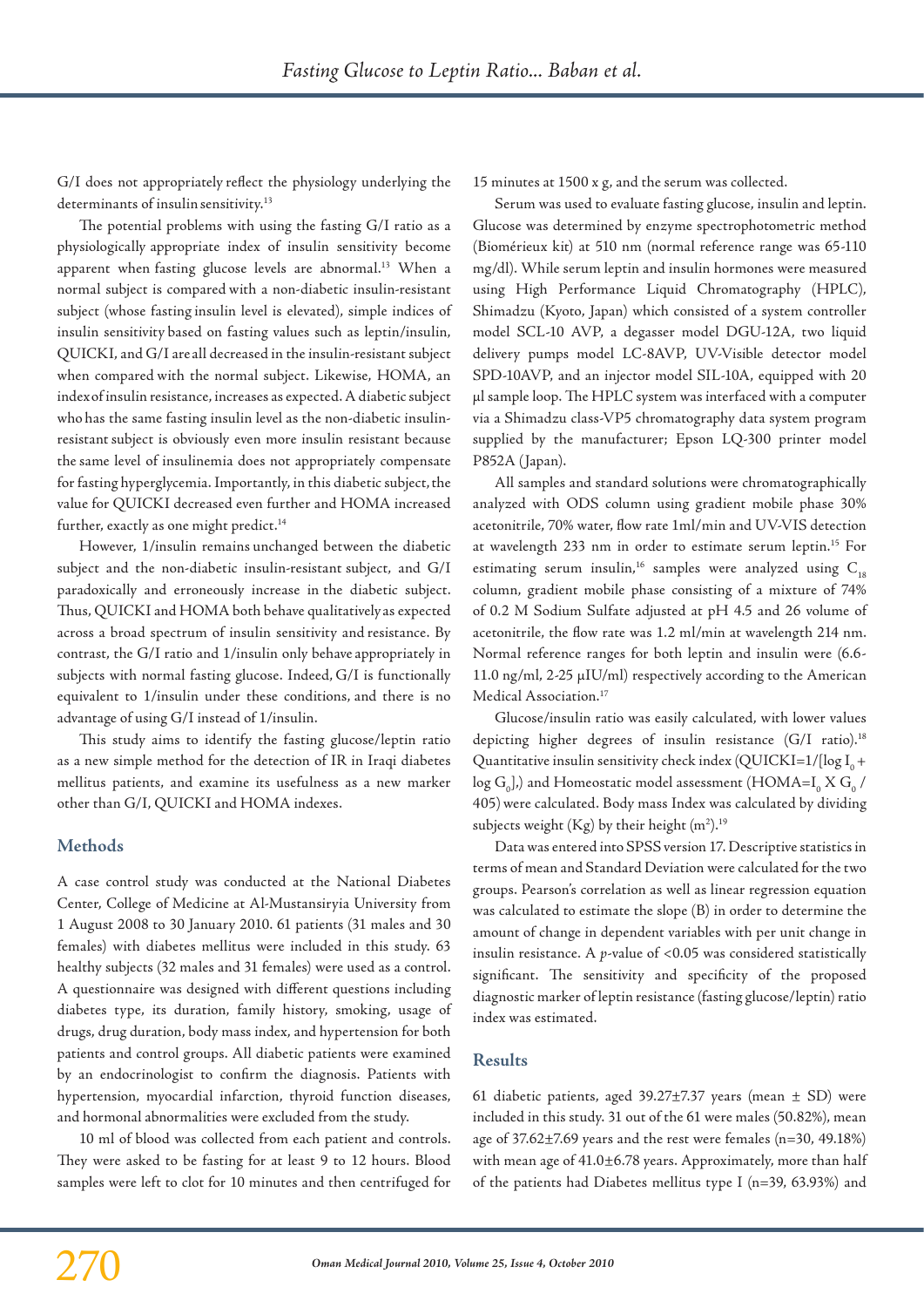22 (36.07%) had type II, the age of patients with type I and II was comparable as shown in Table 1. Patients were asked about the time of onset of diabetes, duration, family history, any other disease, hypertension, and drug usage. 63 healthy subjects, mean age 38.31±5.65 years with no diabetes mellitus or any other hormonal disturbances, hypertension, family history, usage of any medication were taken as a control. Out of the 63 patients, 32(50.79%) were males and 31(49.21%) were females. Mean age was 36.81±7.08 and 40.1±3.97 years respectively. In general, the age between patients and controls was comparable.

The patient's duration of DM was divided into two groups, (Table 1). For being less or equal to 2 years, in general, 25 were included. Ten of them were males (40%) and 15 (60%) were females. While 17 (68%) out of the total 25 were with type I and eight (32%) were with type II DM. 36 patients had diabetes for a duration of more than 2 years. 21 (58.33%) out of them were males, and 15 (41.67%0) were females. While 27 (75%) had type I and 9 (25%) had type II DM.

| Patient                           | General<br>$(n=61)$   | Male<br>$(n-31)$         | Female<br>$(n=30)$    | Type I<br>$(n=39)$ | Type II<br>$(n=22)$  |
|-----------------------------------|-----------------------|--------------------------|-----------------------|--------------------|----------------------|
| Age(years)                        | 39.27±7.37            | $37.62 \pm 7.69$         | $41.0 \pm 6.78$       | $39.21 \pm 8.02$   | 39.38±6.02           |
| Duration(years)<br>$\leq$ 2<br>>2 | 25<br>36              | $10(40\%)$<br>21(58.33%) | 15(60%)<br>15(41.67%) | 17(68%)<br>27(75%) | 8(32%)<br>9(25%)     |
| Fasting glucose(mg/dl)            | $160.12 \pm 14.18$    | 160.14±12.88             | $160.1 \pm 15.77$     | $161.61 \pm 12.63$ | $155.0 \pm 16.42$    |
| Fasting Insulin(µU/ml)            | 28.06±4.85            | $27.71 \pm 5.38$         | 28.43±4.33            | $27.31 \pm 5.3$    | $28.35 \pm 3.99$     |
| Fasting Leptin(ng/ml)             | $22.05 \pm 4.4$       | $21.32 \pm 4.18$         | $22.81 \pm 4.6$       | $21.89 \pm 4.69$   | $22.05 \pm 3.82$     |
| Glucose/Insulin ratio             | $5.83 \pm 0.98$       | $5.95 \pm 1.06$          | $5.7 \pm 0.89$        | $5.87 \pm 1.13$    | $5.72 \pm 0.58$      |
| Glucose/Leptin ratio              | $7.34 \pm 1.85$       | $6.58 \pm 0.18$          | $6.92 \pm 2.18$       | $7.43 \pm 2.14$    | $7.16 \pm 1.08$      |
| QUICKI                            | $1.89 \pm 7.02E - 02$ | 1.9±7.83E-02             | $1.9 \pm 6.18E - 02$  | 1.89±7.7E-02       | $1.89 \pm 5.6E - 02$ |
| <b>HOMA</b>                       | $10.93 \pm 2.1$       | $10.73 \pm 2.12$         | $11.1 \pm 42.1$       | $11.01 \pm 1.94$   | $10.57 \pm 2.49$     |
| BMI(Kg/m <sup>2</sup> )           | 32.52±11.59           | 30.92±4.5                | 33.45±14.27           | 30.96±10.24        | 34.53±14.82          |
| Control                           | $(n=63)$              | $(n=32)$                 | $(n=31)$              | -----              | -----                |
| Age(years)                        | $38.31 \pm 5.65$      | $36.81 \pm 7.08$         | $40.1 \pm 3.97$       | -----              | -----                |
| Fasting glucose(mg/dl)            | $85.9 \pm 4.27$       | $87.05 \pm 4.64$         | $84.75 \pm 3.61$      | -----              | -----                |
| Fasting Insulin(µU/ml)            | 14.46±2.69            | $16.47 \pm 1.15$         | 12.44±2.24            | ------             | ------               |
| Fasting Leptin(ng/ml)             | $8.22 \pm 1.73$       | $9.51 \pm 0.63$          | $6.93 \pm 1.49$       | ------             | ------               |
| Glucose/Insulin ratio             | $6.14 \pm 1.15$       | $5.3 \pm 0.34$           | $6.98 \pm 1.06$       | ------             | ------               |
| Glucose/Leptin ratio              | $10.95 \pm 2.56$      | $9.19 \pm 0.75$          | $12.72 \pm 2.5$       | ------             | ------               |
| <b>QUICKI</b>                     | $1.67 \pm 8.2 E - 02$ | $1.73 \pm 2.8$ E-02      | $1.61 \pm 7.2E - 02$  | ------             | ------               |
| <b>HOMA</b>                       | $3.08 \pm 0.66$       | $3.55 \pm 0.38$          | $2.61 \pm 0.52$       | -------            | -------              |
| BMI(Kg/m <sup>2</sup> )           | $22.69 \pm 2.86$      | $22.68 \pm 3.03$         | $22.7 \pm 2.8$        | -------            | -------              |

**Table 1:** Descriptive analysis including mean standard deviation for both patient and control groups.

#### *Mean±Standard Deviation(SD)*

Biochemical tests results showed that levels of fasting glucose, insulin and leptin were significantly higher in diabetic patients compared with the control group (within normal reference ranges).

In addition, patients' BMI's were more than 29  $Kg/m^2$  and so they were all obese. In females, BMI was higher than in males  $(33.45 \pm 14.27 \text{ and } 30.92 \pm 4.5) \text{ Kg/m}^2$  respectively. While the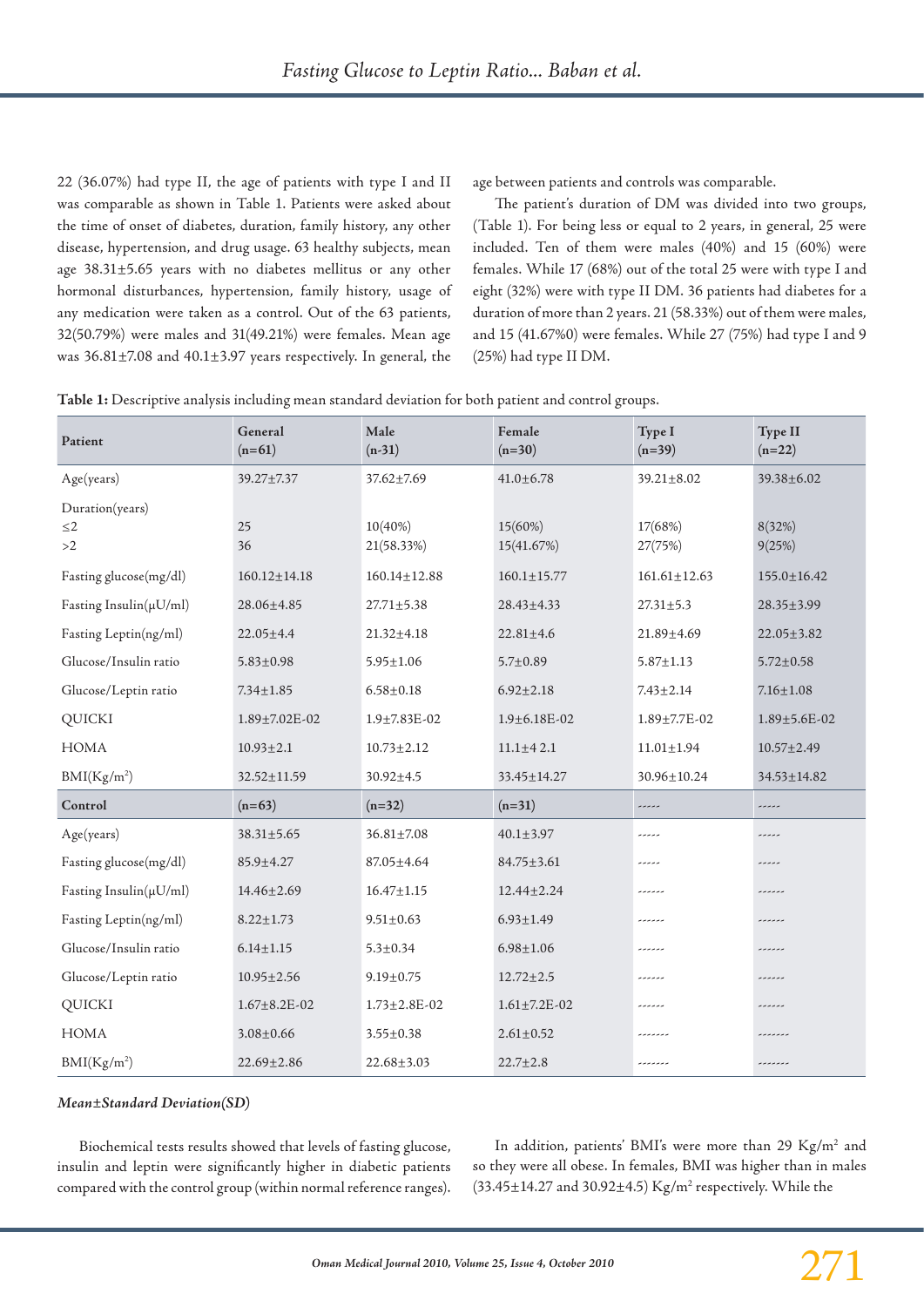controls' BMI were lower than  $25 \text{ Kg/m}^2$ , thus they were not obese. There was no significant difference between males and females in terms of BMI.

Levels of fasting insulin in diabetic patients were above 25 µU/ ml, which is the upper limit of normal insulin reference range. All patients in this study were hyperinsulinemic. On the other hand, the patient's serum fasting leptin was also elevated more than the normal range in both males and females. They were all hyperleptinemic. Regarding type I and II DM patients, both levels of fasting serum insulin and leptin were comparable. A significant difference was found between the levels of hormones and between patients and control.

QUICKI, and G/I are indices of insulin sensitivity and those values should decrease with increasing insulin resistance, while HOMA is an index of insulin resistance whose value should increase with increasing insulin resistance. In Table 1, G/I and QUICKI give values lower than HOMA with increasing insulin resistance (hyperinsulinemia). There was no significant difference between the given values among patients classified according to their sex and type of diabetes. In the control group, these results were the opposite. QUICKI and G/I ratios were higher and HOMA was lower than those found in the patient group. (Table 1)

A proposed new ratio was calculated in this study for both patient and control groups. The fasting glucose/leptin ratio (G/L) was used as another index for diabetic patients in addition to the G/I ratio. G/L ratio decreased with increasing leptin resistance despite sex and type of classification as shown in Table 1. This ratio was higher in the control group compared to the patient group.

In the patient group, a highly significant positive correlation was found between fasting leptin and fasting insulin, QUICKI, and HOMA  $(p<0.0001)$ , while there was a significant positive correlation observed between BMI and fasting leptin, *p*<0.05. (Table 2)

**Table 2:** Correlation between fasting leptin, fasting insulin, BMI, QUICKI and HOMA indices among patients group.

| Fasting leptin (ng/ml)       | r         | <i>p</i> value |
|------------------------------|-----------|----------------|
| Fasting insulin( $\mu$ U/ml) | $0.848**$ | 0.0001         |
| BMI(Kg/m <sup>2</sup> )      | $0.324*$  | 0.039          |
| OUICKI                       | $0.858**$ | 0.0001         |
| <b>HOMA</b>                  | $0.842**$ | 0.0001         |

**\*** *Significant correlation when p<0.05; \*\* highly significant correlation when p<0.01 and r= correlation.*

To evaluate the validity of G/L ratio compared to G/I ratio in addition to other indices used in diagnosis of DM, the probability ratio of a positive test was calculated to confirm the positive significant correlation found as mentioned in Table 3. The sensitivity of fasting G/L ratio was slightly higher than that of fasting G/I ratio (68.59 vs 67.69). The sensitivity and specificity of HOMA and QUICKI and their probability ratio of positive tests were found to have the same values. (Table 3)

**Table 3:** Validity of the diabetic diagnostic tests in patients group using ratio positive = sensitivity  $/(1 -$  specificity) equation.

| <b>Test</b>   | Sensitivity (%) | Specificity $(\%)$ | Probability ratio<br>of a positive test |
|---------------|-----------------|--------------------|-----------------------------------------|
| G/I ratio     | 67.69           | 90.53              | 7.14                                    |
| G/L ratio     | 68.59           | 91.56              | 8.13                                    |
| <b>HOMA</b>   | 65.66           | 87                 | 5.05                                    |
| <b>OUICKI</b> | 65.66           | 87                 | 5.05                                    |

*G/I ratio: fasting glucose/insulin ratio; G/L ratio: fasting glucose/leptin ratio; HOMA: Homeostatic model assessment; QUICKI: Quantitative insulin sensitivity check index.*

Among the patient group, a highly significant correlation was found between (fasting insulin + fasting leptin) and between fasting glucose/insulin (G/I) and fasting glucose/leptin (G/L) ratios respectively with linear regression equations as shows in Figs. 1 and 2.

In addition, a highly significant negative correlation with linear regression equation was found between fasting insulin and both G/I and G/L ratios as shown in Figs. 3 and 4 respectively. All correlations were found among the patient group irrespective of sex and type of DM.



**Figure 1:** Positive correlation with linear regression equation between fasting serum insulin and fasting leptin among patients group in general. ( $R^2 = 0.7189$ , r=0.848, p<0.0001, y= 0.7688*x*+0.4786).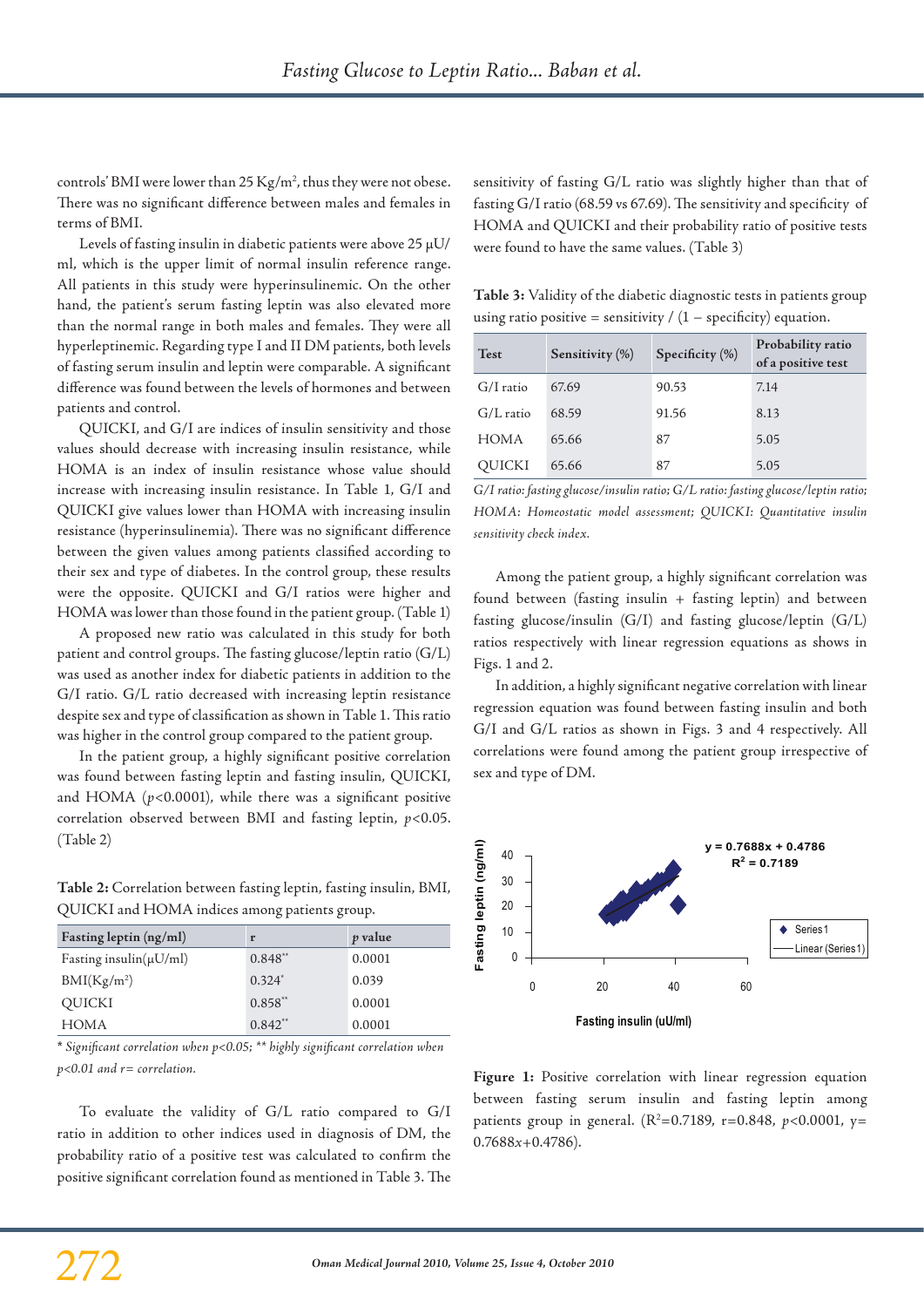

Fasting glucose/Fasting Insulin ratio

**Figure 2:** Positive correlation with linear regression equation between fasting glucose/insulin and fasting glucose/leptin ratios among patients group in general. (R2 =0.502, r=0.709, *p*<0.0001, y=1.345*x*-0.458).



**Figure 3:** Negative correlation with linear regression equation between fasting insulin and fasting glucose/insulin ratio among patients group in general. ( $R^2 = 0.7126$ , r=0.844, p<0.0001, y= -0.17*x*+10.598).



**Figure 4:** Negative correlation with linear regression equation between fasting insulin and fasting glucose/leptin ratio among patients group in general. (R<sup>2</sup>=0.5014, r=0.708, p<0.0001, y= -0.2095*x*+13.383).

### **Discussion**

Insulin resistance is a term, which has a broad clinical spectrum and heterogeneities in the manifestations. The degree of insulin resistance can also vary among different clinical states. The concept of insulin resistance is easy to understand but quantitative assessment of insulin sensitivity, which is the reverse of resistance, and the ability to determine exactly who is insulin resistant is more difficult in a clinical setting. However, this assessment of insulin resistance or insulin sensitivity is of great importance in the study of epidemiology and pathophysiology of major public health problems and in following the clinical course of patients on various therapeutic regimens. In addition to age and ethnicity, obesity is also considered as an important independent cause of insulin resistance.20 It can influence the phenotype of the syndrome and can worsen the endocrine and metabolic parameters.<sup>21</sup>

Katz et al. found that QUICKI may not be a reliable method to accurately include the wide spectrum of insulin sensitivity in different insulin-resistant populations.<sup>22</sup> While Abassi and Reavan also found that QUICKI was less efficient in cases of mild insulin resistance.<sup>23</sup>

Hyperinsulinemia results from insulin resistance when the pancreas produces much more insulin than normal. Many problems including endocrine disorders with obesity and high leptin levels may be associated with IR.<sup>24</sup> Wauters et al. showed that leptin is important in weight regulation and acts to control food intake and energy expenditure. They found that leptin concentrations increased with obesity and tend to decrease with weight loss and correlate with insulin levels in patients with hyperinsulinemia.25 Wauters et al. were consistent with our results as leptin concentration was found to be elevated in DM patients with BMI of  $>$ 30 kg/m<sup>2</sup>. Whereas in normal healthy non-obese subjects, it was within the normal range.

Most studies are focused on predicting insulin sensitivity in normoglycemic individuals and have investigated predictors of insulin resistance. While McAuey et al. studied people with IGT and diabetes, rather than normoglycemic individuals in the general population.26They found that fasting insulin alone was less variable and was highly correlated with International sensitivity index (ISI) in individuals with normoglycemia than in individuals with impaired glucose tolerance (IGT) and diabetes. Thus, any method to predict insulin sensitivity in normoglycemic individuals should first be compared with fasting insulin. In addition, they reported that a number of clinical and metabolic abnormalities have been associated with insulin resistance. The metabolic disorders classified included dyslipidemia, hypertension, and IGT. However, they did confirm that the best method was dependent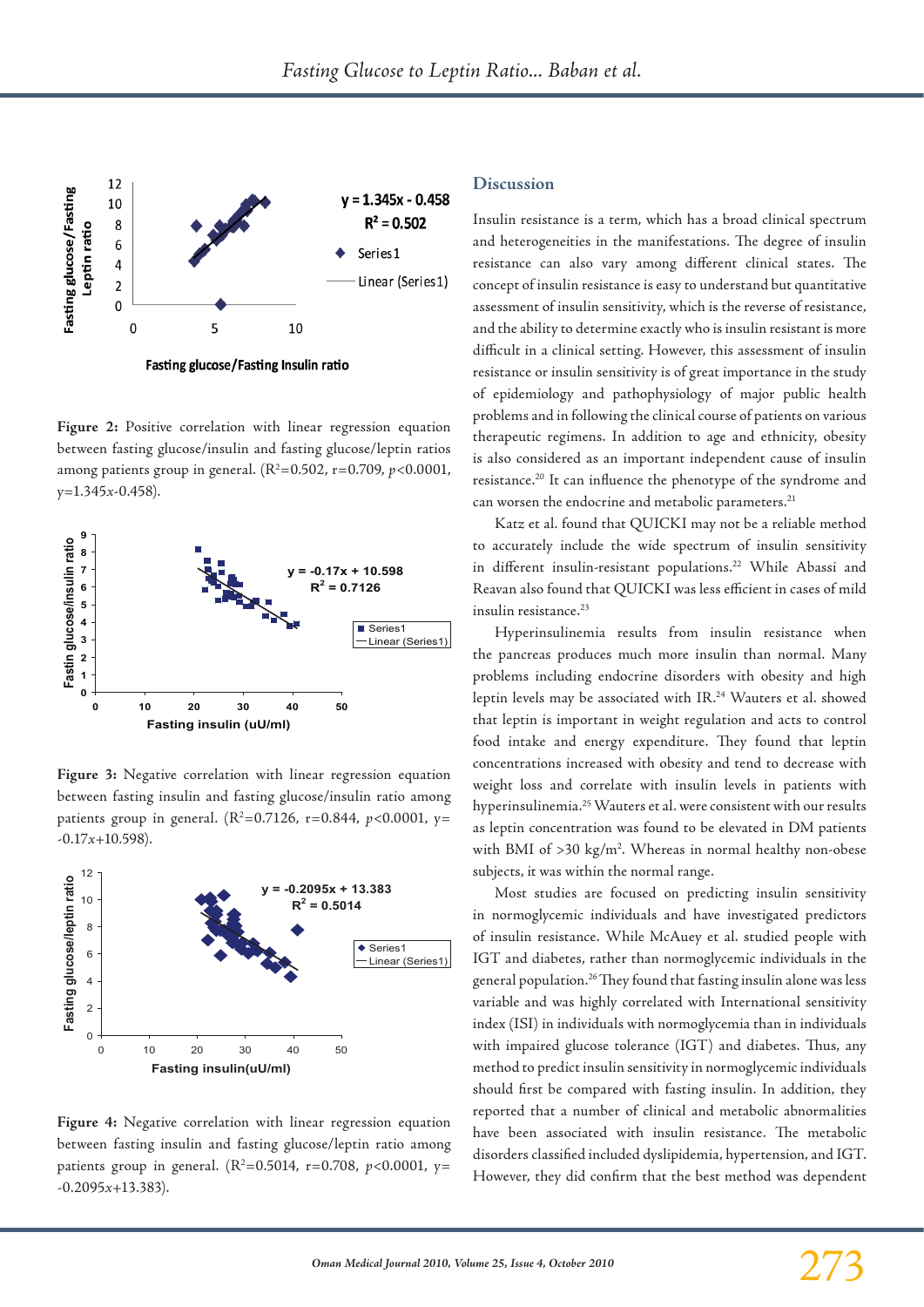on glucose status. They found that BMI, insulin at 120 min, and glucose at 90 min best predicted insulin sensitivity.26

Ji**f**íet al*.* in 2002 suggested the suitability ofthe QUICKI index for diagnosis of insulin resistance in clinical and epidemiological practice. However, a normal QUICKI index range needs to be established for each laboratory with an appropriate control group because of significant interlaboratory variations in insulin determinations and/or possible differences in various populations.27 Maghbooli et al. in 2007 examined the association between plasma leptin concentrations and insulin resistance in patients with diabetes mellitus and found that elevated leptin concentrations were positively associated with insulin levels, BMI, and HOMA, similar to the results of this study, (Table 2). They concluded that leptin level ≥20 ng/ml could help to predict the development of diabetes mellitus. Measurement of leptin together with the assessment of other risk factors could help identify the development of DM.28

Philippe and Ludwik in 2002 reported that glucose clamp is generally regarded as the reference method for assessing insulin sensitivity in humans because it directly measures metabolic actions of insulin under steady state conditions. A number of studies have suggested that the G/I may represent another useful method for assessing insulin resistance.<sup>29</sup> However, unlike HOMA or QUICKI, which are based on the product of fasting insulin and glucose, G/I does not appropriately reflect the physiology underlying the determinants of insulin sensitivity. The potential problems with using the fasting G/I ratio as a physiologically appropriate index of insulin sensitivity become apparent when fasting glucose levels are abnormal.<sup>13</sup>

The expression of leptin in adipocytes and its plasma concentration are both positively correlated with total adiposity. Therefore, it is generally believed that leptin represents a lipostatic factor contributing to the regulation of body weight via a negative feedback loop. In addition to total adiposity, plasma leptin concentrations can be acutely modulated by a variety of physiological conditions (starvation-refeeding and cold exposure) and hormonal factors (insulin, catecholamines, glucocorticoids, thyroid hormones, gonadal steroids, etc.). The observations that starvation decreases both plasma insulin and leptin levels and that obesity is strongly associated with hyperinsulinemia and hyperleptinemia have led many researchers to investigate the effects of insulin on leptin secretion. Although several studies found that insulin stimulates leptin expression and secretion in adipocytes in vitro, others found little or no effect of insulin. The in vivo effects of insulin on leptinemia are also contradictory; some groups reported that insulin increases plasma leptin levels in rodents or humans, whereas others found that insulin does not

appear to acutely regulateleptin expression or secretion. Pelegrino et al*.* in 2006 reported that hyperglycemia, insulin resistance and hyperleptinemia are some of the consequences of obesity. The beneficial effects of bariatric surgery are already noticeable 1 month postoperatively, the reduction in insulin levels being more important for leptin reduction rather than decreased BMI. Leptin appeared to be subject to multifactorial control and showed a larger reduction than body weight.<sup>30</sup>

# **Conclusion**

Because of a high correlation between insulin and leptin in patients with DM, and because of the potential problems with using the fasting G/I ratio as an index of insulin sensitivity, a new ratio between fasting glucose/leptin was proposed in this study to be used as an index for predicting DM when fasting glucose levels are abnormal. In conclusion, the G/L ratio can be used in addition to G/I ratio, QUICKI, and HOMA to accurately assess insulin resistance in subjects with hyperglycemia.

## **Acknowledgements**

The authors reported no conflict of interest and no funding was received on this work.

## **References**

- 1. Kahn SE, Prigeon RL, Schwartz RS, Fujimoto WY, Knopp RH, Brunzell JD, et al. Obesity, body fat distribution, insulin sensitivity and Islet ß-cell function as explanations for metabolic diversity. J Nutr 2001 Feb;131(2):354S-360S.
- 2. Fujiwara T, Saitoh S, Takagi S, Takeuchi H, Isobe T, Chiba Y, et al. Development and progression of atherosclerotic disease in relation to insulin resistance and hyperinsulinemia. Hypertens Res 2005 Aug;28(8):665-670.
- 3. Gupta AK, Jain SK. A study to evaluate surrogate markers of insulin resistance in forty euglycemic healthy subjects. J Assoc Physicians India 2004 Jul;52:549-553.
- 4. McFarlane SI, Banerji M, Sowers JR. Insulin resistance and cardiovascular disease. J Clin Endocrinol Metab 2001 Feb;86(2):713-718.
- 5. Dunaif A, Thomas A. Current concepts in the polycystic ovary syndrome. Annu Rev Med 2001;52:401-419.
- 6. Farooq AK, Sikandar HK, Amir I, Abdus S, Mohammad D, Rizwan H. Common Anthropometric Indices and Insulin Resistance. Pak J Med Res 2009;48(2):39-43.
- 7. Mohiti J, Afkhami M, Babaei A. Relation between leptin and insulin in patients with type II diabetes mellitus. Int J Endocrinol Metab 2005;3:121- 125.
- 8. Farooqi IS, O'Rahilly S. Leptin: a pivotal regulator of human energy homeostasis. Am J Clin Nutr 2009 Mar;89(3):980S-984S.
- 9. Sandoval DA, Davis SN. Leptin: metabolic control and regulation. J Diabetes Complications 2003 Mar-Apr;17(2):108-113.
- 10. Dhillon H, Kalra SP, Prima V, Zolotukhin S, Scarpace PJ, Moldawer LL, et al. Central leptin gene therapy suppresses body weight gain, adiposity and serum insulin without affecting food consumption in normal rats: a longterm study. Regul Pept 2001 Jun;99(2-3):69-77.
- 11. El-Haschimi K, Pierroz DD, Hileman SM, Bjorbaek C, Flier JS. Two defects contribute to hypothalamic leptin resistance in mice with diet induced